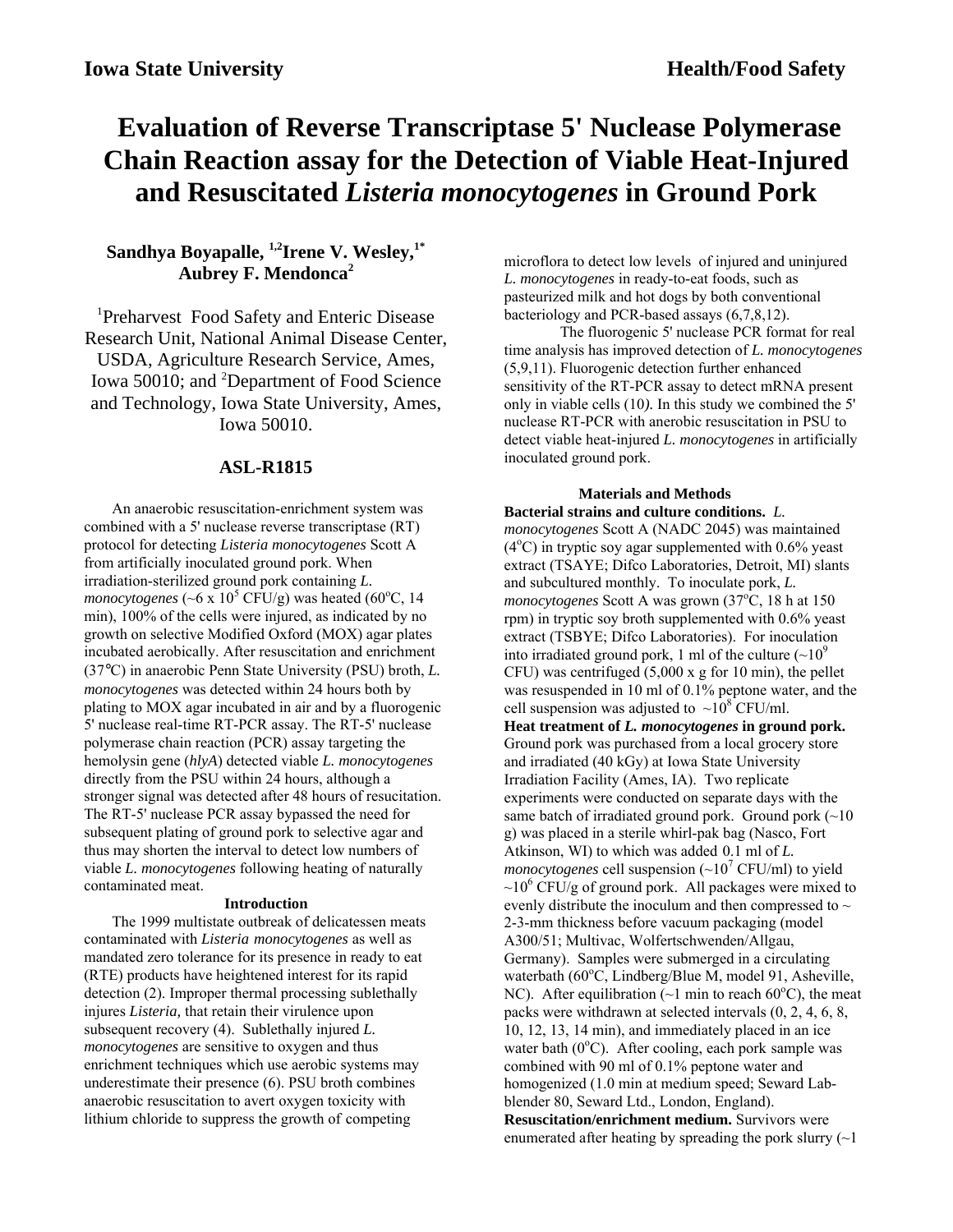ml) onto selective Modified Oxford (MOX) agar incubated in air as well as to TSAYE agar plates, which were incubated either aerobically or anaerobically (30°C for 48 h). Aliquots  $(\sim 1 \text{ ml})$  of meat slurry were also transferred to PSU (19 ml) in duplicate and incubated  $(37^{\circ}$ C) as described  $(8)$ . At 24, 48, and 72 h, 10-fold serial dilutions of the ground pork slurry were plated onto MOX agar and incubated aerobically as well as to TSAYE plates, which were incubated aerobically or anaerobically  $(30^{\circ}$ C for 48 h).

**RNA isolations**. Heat-injured *L. monocytogenes* Scott A cells  $(\sim 10^5 \text{ CFU/ml})$  recovered from PSU broth  $(37^{\circ}C, 48)$ h) were harvested from  $\sim$ 5 ml of PSU, pelleted (5,000 x g, 10 min at 4°C) (Sorvall Heraeus RC 5C plus centrifuge; Kendro Laboratory Products, Newtown, CT), and washed twice in 10 ml of 0.1% peptone water. Two procedures were evaluated for extracting *L. monocytogenes* RNA templates. For procedure 1, the cell pellet was resuspended in 100 µl of TE (10 mM Tris-HCl [pH 8.0], 1 mM EDTA [pH 8.0]) containing of lysozyme (3 mg/ml), incubated (15 min, 37°C) and the mixture was transferred to a sterile 1.5-ml microfuge tube (Fisher Scientific, Pittsburg, PA). Total RNA was prepared using the RNeasy mini-kit (QIAGEN, Valencia, CA) as per the manufacturer's specifications. In procedure 2, RNA was extracted using the three-detergent method in which cell lysis was achieved through a combination of SDS, Tween 20 and Triton X-100 (SST). Genomic DNA was reduced by acid depurination and buffered phenol was used to denature proteins (3). Extracts from both of the procedures were incubated (30 min at  $37^{\circ}$ C) with RQ1 DNase (final concentration of 10 U/ml; Promega, Madison, WI) before use as a template for the RT-5' nuclease PCR assay.

**RT-5' nuclease PCR assay**. cDNA was made using a random hexamer primer kit as described by the manufacturer (GeneAmp EZ *rTth* RNA PCR kit, Applied Biosystems, Union City, CA). Each 50-µl reaction mixture contained 1 x EZ buffer, 3.0 mM manganese acetate, 0.3 mM each dATP, dCTP, dGTP, and dTTP, 0.45 µM each primer, 26 mM probe HLYAP15, 10 U of *rTth* DNA polymerase, and 5 µl of DNase-treated template, as described (10)*.* Amplification was performed in the ABI PRISM 7700 Sequence Detection System (Applied Biosystems). The samples were held initially for the reverse transcription step  $(60^{\circ}C, 30 \text{ min})$  followed by 40 amplification cycles each consisting of denaturation  $(95^{\circ}$ C for 15 s), primer annealing  $(60^{\circ}$ C for 30 s), and primer extension (72°C for 90 s). A final extension step at  $72^{\circ}$ C for 10 min was followed by a hold at  $4^{\circ}$ C.

The reaction threshold was set at 10 times the standard deviation of the normalized fluorescent emission of three no-template control reactions to ensure a 99% confidence level in detecting a positive sample (Sequence Detector software, version 1.6.3; Applied Biosystems). Unknown samples whose fluorescence exceeded the threshold were scored as positive. Data are reported as

the threshold cycle  $(C_T)$  or the amplification cycle at which fluorescence exceeds the reaction threshold. The ∆Rn value is a measure of the relative fluorescence, with a higher ∆Rn value indicating a stronger signal than a lower ∆Rn score.

## **Results**

Heating ground pork, which was artificially contaminated with *L. monocytogenes* Scott A ( $\sim$  6 x 10<sup>5</sup>)  $CFU/g$ ), at  $60^{\circ}$ C for 14 min, injured 100% of the cells, as indicated by the absence of colonies on selective MOX agar and markedly reduced growth on nonselective TSAYE incubated either anaerobically  $(\sim 5 \times 10^{1})$  or anaerobically  $({\sim}2 \times 10^0)$ .

As shown in Figure 1, heat-injured cells were resuscitated by 48 h in PSU broth containing 7 g/liter of LiCl, as indicated by subsequent growth on MOX agar as well as on TSAYE incubated either anaerobically  $(\sim 2 \text{ x})$  $10^6$  CFU/ml) or aerobically (1.8 x  $10^5$  CFU/ml). Whereas no colonies were initially observed on MOX (100% injury), the *L. monocytogenes* populations in PSU broth increased after 24 ( $\sim$ 1.3 x 10<sup>3</sup>), 48 (1 x 10<sup>5</sup>), and 72 (5 x  $10^8$ ) h.

After resuscitation in PSU broth (37°C, 48 h) *L*. *monocytogenes* was detected by RT-5' nuclease PCR assay using two different RNA isolation protocols. By procedure 1, the fluorescent signal exceeded the threshold by 14 amplification cycles ( $C_T$  = 14) with the ∆Rn value of 3.24 (Fig 2A). In contrast, for RNA templates generated by procedure 2, fluorescence occurred later at 24 amplification cycles ( $C_T$  = 24) with a lower ∆Rn value of 1.62 (Fig 2B). The RNA yield (procedure 1) was further improved by including two additional washing steps to remove residual PSU (data not shown). Because of its sensitivity, based on lower  $C_T$  and higher  $\Delta Rn$ values, procedure 1 was adapted for subsequent RNA template preparation.

Mendonca and Knabel (8) demonstrated that 7 g LiCl/liter PSU broth was optimal for both suppressing the growth of the background microflora, such as *Enterococcus faecium*, and resuscitating heat-injured *L. monocytogenes*. In our study, LiCl concentrations of 0, 1.75, 3.5, 5.25, and 7 g/liter were evaluated for potential inhibition of the RT-5' nuclease PCR reaction. As depicted in Fig 3A, increasing concentrations of lithium chloride interfered with the RT-PCR assay. Specifically, in the absence of LiCl (0 g LiCl/liter PSU), the  $C_T$  was achieved by amplification cycle 13 ( $C_T$  = 13) and was delayed until amplification cycle 20 at the highest concentration evaluated ( $C_T$  = 20, 7 g LiCl/liter). That the ∆Rn value was higher in the absence of lithium chloride  $(0 \text{ g LiCl})$  than in the presence of 7 g/liter PSU, also indicates inhibition of the RT-PCR reaction. Consistent detection was achieved in strictly anaerobic PSU broth in the presence of LiCl (1.75 to 7 g/liter of PSU) because both oxygen toxicity and background microflora were inhibited, whereas resuscitation of heat-injured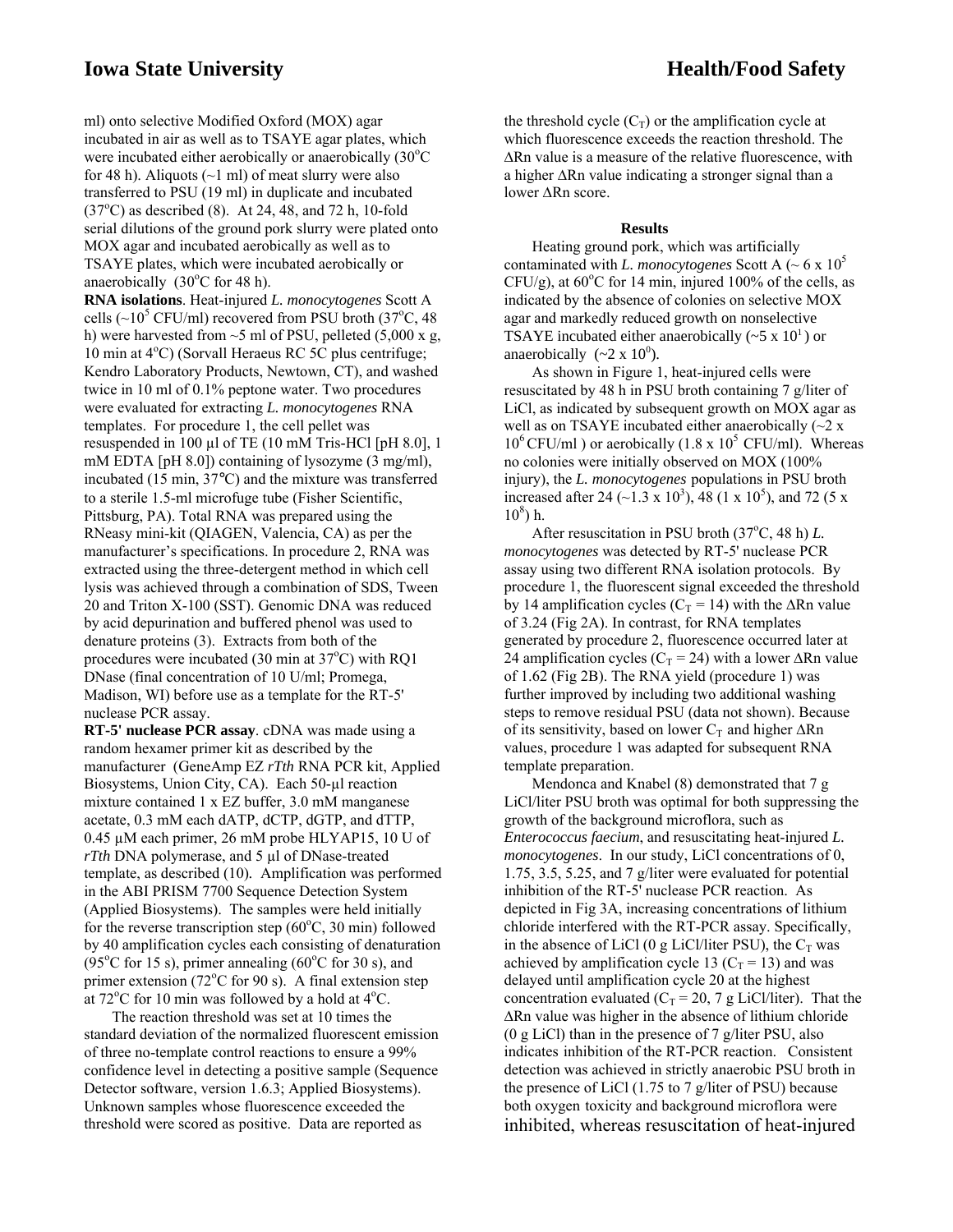## **Iowa State University <b>Iowa State University Health/Food Safety**

cells was not altered. Similar results were observed when very low concentrations of NaCl (0.5%), and LiCl (0.7%) were used to resuscitate heat-injured cells in pasteurized milk (8). As seen in Fig 3B, *L. monocytogenes* was detected by RT-5' nuclease PCR assay in PSU broth after 24 hours ( $C = 26$ , plot 1), which was the earliest time point evaluated. Stronger signals were observed  $(C_T = 14$ ) after 48 h (plot 1) and 72 h (plot 3) of resuscitation.

In summary, this is the first report of combining the RT-5' nuclease PCR assay with PSU to shorten the time to detect viable cells in heated pork. Ultimately, these sensitive protocols may improve the ability to test the effectiveness of thermal processing and thus eliminate *L. monocytogenes* from ready-to-eat products.

#### **Acknowledgements**

We thank Dr. Siriwan Prapong and Eric Matson for their technical guidance with the RNA isolations. This study was partially supported by Food Safety Consortium and the NASA Food Technology Commercial Space Center, Iowa State University.

#### **References**

1. Bassler, H. A., S. J. A. Flood, K. J. Livak, J. Marmaro, R. Knorr, and C. Batt. 1995. Use of fluorogenic probe in a PCR-based assay for the detection of *Listeria monocytogenes*. Appl. Environ. Microbiol. **61**:3724-3728.

2 Centers for Disease Control (CDC). 1999. Update: multistate outbreak of listeriosis-United States, 1989- 1999. Morb. Mortal. Wkly. Rep. **47**:1117.

3. Choong Syn, C. K., W. L. Teo, and S. Swarup. 1999. Three-detergent method for the extraction of RNA from several bacteria. Biotech. **27**:1140-1145.

4. Donnelly, C.W. 2002. Detection and isolation of *Listeria monocytogenes* from food samples: implications of sublethal injury. J. AOAC. Int. 85(2):495-500.

5. Hein, I., D. Klein, A. Lehner, A. Bubert, E. Brandt, M. Wagner. 2001. Detection and quantification of the *iap* gene of *Listeria monocytogenes* and *Listeria innocua* by a new real-time quantitative PCR assay. Res. Micribiol. 152:37-46.

6. Knabel, S. J. 2002. Optimized, one-step, recoveryenrichment broth for enhanced detection of *Listeria*

*monocytogenes* in pasteurized milk and hot dogs. J. AOAC. Int. 85(2):501-504.

7. Knabel, S. J., and S. A. Thielen. 1995. Enhanced recovery of severely heat-injured, thermotolerant *Listeria monocytogenes* from USDA and FDA primary enrichment media using a novel, simple, strictly anaerobic method. J. Food Prot. 58:29-34.

8. Mendonca, A. F., and S. J. Knabel. 1994. A novel strictly anaerobic recovery and enrichment system incorporating lithium for detection of heat-injured *Listeria* 9. *monocytogenes* in pasteurized milk containing background microflora. Appl. Environ. Microbiol. 60:4001-4008.

10. Nogva, H. K., K. Rudi, K. Naterstad, A. Holck. 2000. Application of 5'-nuclease PCR for quantitative detection of *Listeria monocytogenes* in pure cultures, water, skim milk, and unpasteurized whole milk. Appl. Env. Microbiol. 66(10):4266-4271.

11. Norton, D. M., and C. A. Batt. 1999. Detection of viable *Listeria monocytogenes* with a 5' nuclease PCR assay. Appl. Environ. Microbiol. 65:2122-2127.

12. Norton, D. M. 2002. Polymerase chain reactionbased methods for detection of *Listeria monocytogenes*: toward real-time screening for food and environmental samples. J. AOAC. Int. 85(2):505-515.

12. Teo, A. Y.-L., Zeigler, G. R., and Knabel, S. J. 2001. Optimizing detection of heat-injured *Listeria monocytogenes* in pasteurized milk. J. Food. Prot. 64(7):1000-1011.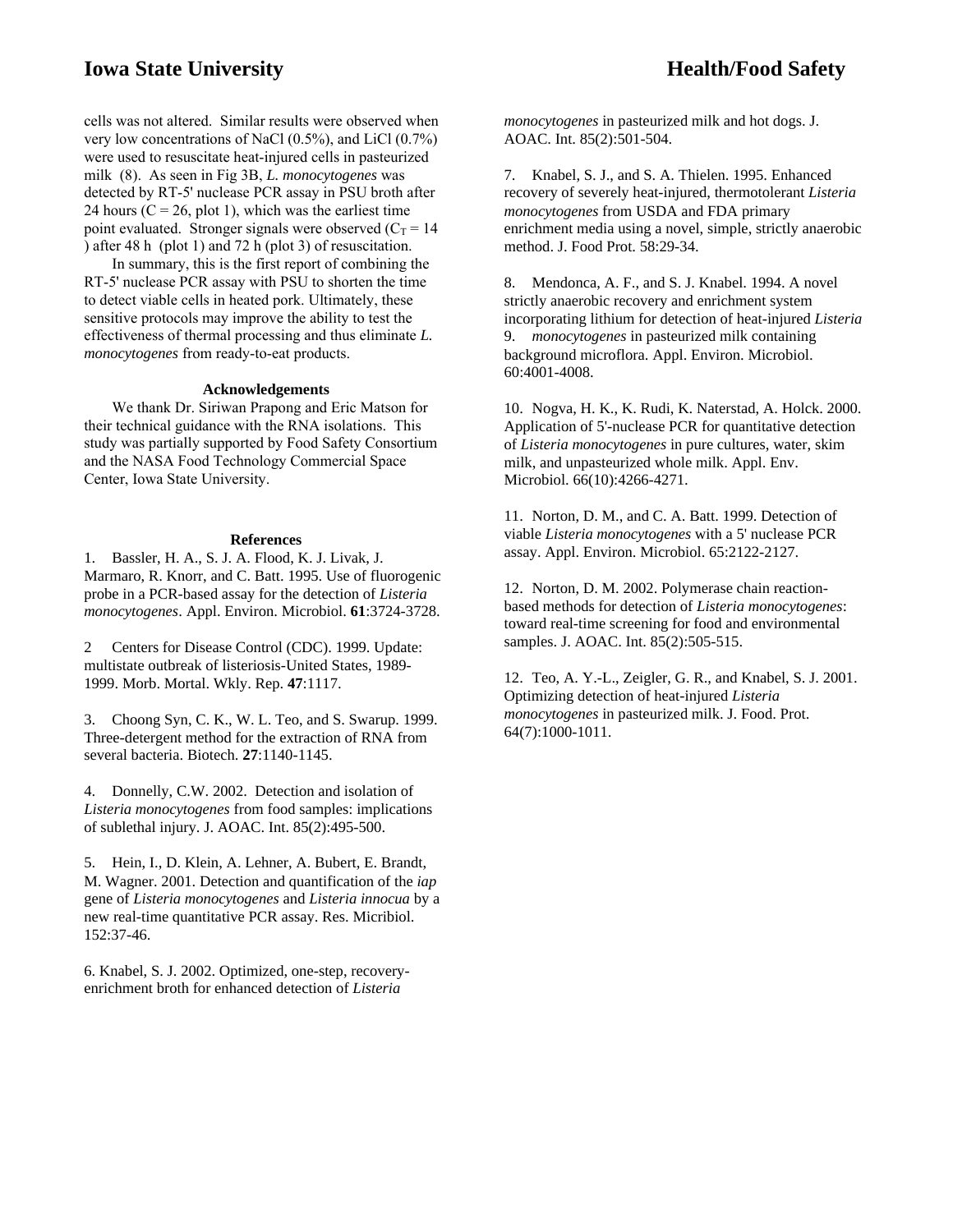Figure 1.The recovery of heat injured *L. monocytogenes* cells (log<sub>10</sub> CFU/ml) following **recovery/enrichment (in hours) in PSU broth. The populations at 0 min represent the survivors** immediately after heating (60°C, 14 min). The number of cells recovered from PSU broth is shown after **plating to TSAYE and incubating anaerobically (TSAYE/anaerobic) and aerobically (TSAYE/aerobic) as well as plating to MOX agar and incubating aerobically (MOX/aerobic). Each line represents a composite of two replicates.**

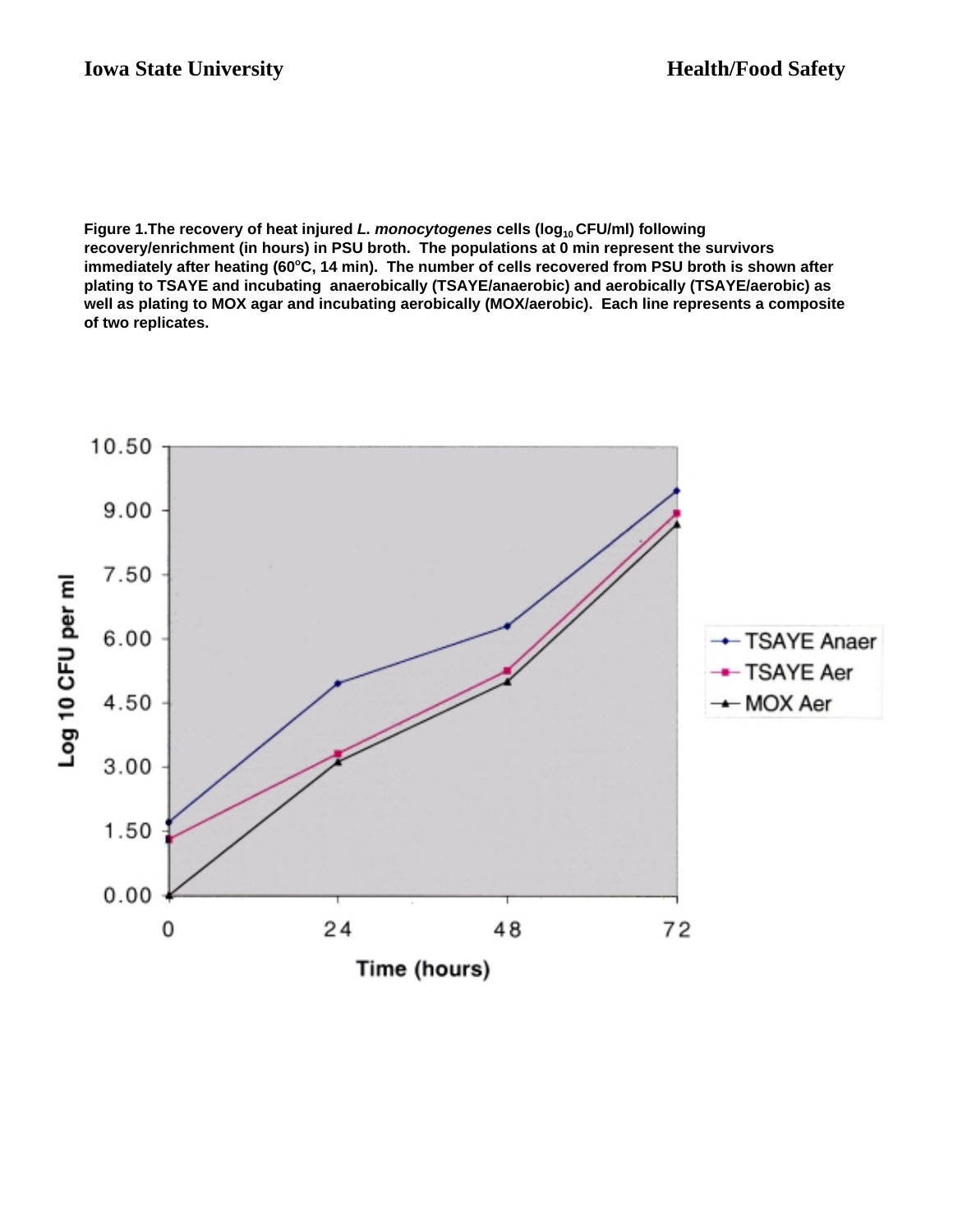**Figure 2. The sensitivity of the 5' nuclease RT- PCR assay was evaluated for two RNA isolation techniques. RNA was extracted after 48-h recovery in PSU broth. (A) Using QIAGEN RNeasy mini**extraction kit, the  $C_T$  = 14 (B). Using the three-detergent extraction protocol (2), the fluorescence exceeded the threshold later at 24 amplification cycles  $(C_T = 24)$ .